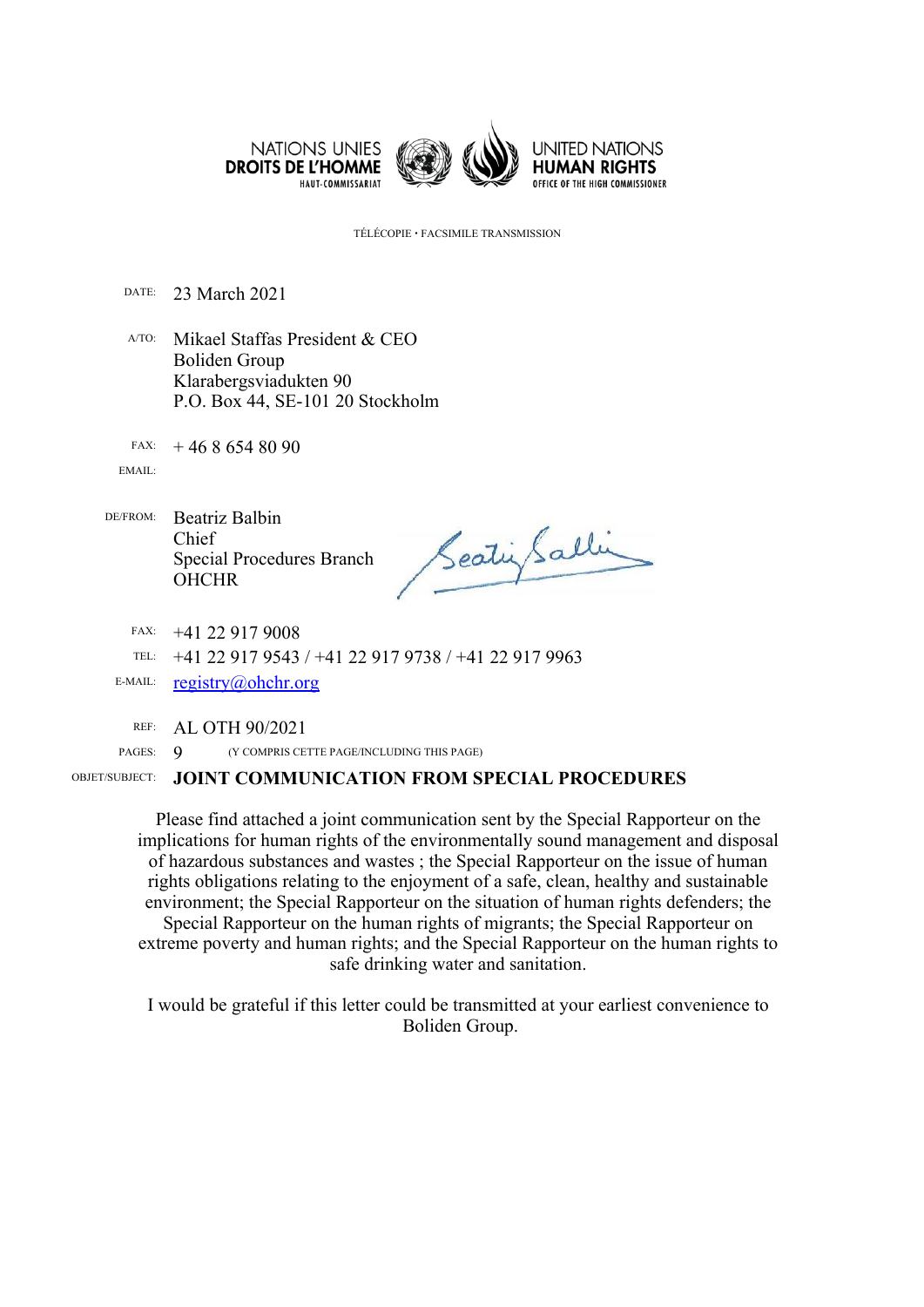

PALAIS DES NATIONS • 1211 GENEVA 10, SWITZERLAND www.ohchr.org • TEL: +41 22 917 9543 / +41 22 917 9738 • FAX: +41 22 917 9008 • E-MAIL: reg[istry@ohchr.org](mailto:registry@ohchr.org)

**Mandates of the Special Rapporteur on the implications for human rights of the environmentally sound management and disposal of hazardous substances and wastes ; the Special Rapporteur on the issue of human rights obligations relating to the enjoyment of <sup>a</sup> safe, clean, healthy and sustainable environment; the Special Rapporteur on the situation of human rights defenders; the Special Rapporteur on the human rights of migrants; the Special Rapporteur on extreme poverty and human rights; and the Special Rapporteur on the human rights to safe drinking water and sanitation**

REFERENCE: AL OTH 90/2021

23 March 2021

Dear Mr. Staffas,

We have the honour to address you in our capacities as Special Rapporteur on the implications for human rights of the environmentally sound managemen<sup>t</sup> and disposal of hazardous substances and wastes ; Special Rapporteur on the issue of human rights obligations relating to the enjoyment of <sup>a</sup> safe, clean, healthy and sustainable environment; Special Rapporteur on the situation of human rights defenders; Special Rapporteur on the human rights of migrants; Special Rapporteur on extreme poverty and human rights; and Special Rapporteur on the human rights to safe drinking water and sanitation, pursuan<sup>t</sup> to Human Rights Council resolutions 45/17, 37/8, 43/16, 43/6, 44/13 and 42/5.

In this connection, we would like to bring to your attention information we have received concerning <sup>a</sup> letter, containing elements of threat and intimidation, sent by lawyers representing Boliden Mineral AB against two lawyers who have defended the interests of Chilean victims in Swedish courts in <sup>a</sup> case against your company.

According to the information received:

Mr. Johan Öberg and Mr. Göran Starkebo are two of the three lawyers that acted for Arica Victims KB, an association representing claims from 796 individuals who sued Boliden Mineral AB in the Swedish District Court of Skellefteå, where the company has its registered seat.

Between 1984 and 1985, the Swedish mining company Boliden Mineral AB has shipped 19,139 tonnes of toxic waste, containing high concentrations of arsenic, mercury, cadmium and lead, from its smelter in Sweden, to Arica, in northern Chile. The toxic waste was left outdoors and uncovered for years at <sup>a</sup> site known as Sitio F in Arica, only 250 metres from Sica Sica, <sup>a</sup> neighbourhood of low-income family housing. Today the toxic waste is in <sup>a</sup> site called Quebrada Encantada, also in the close vicinity of Arica, still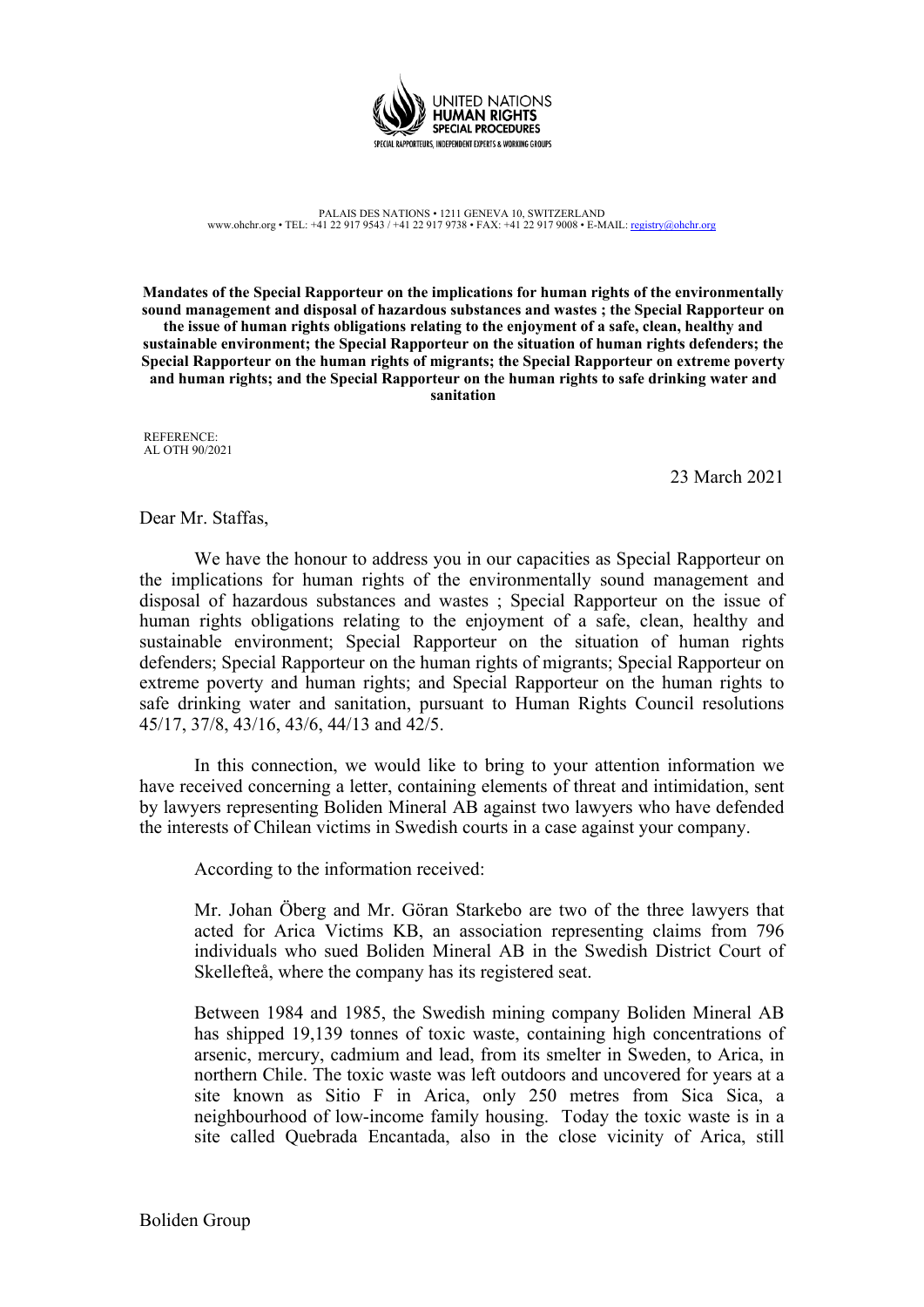exposed to the winds and rains, and posing risks to Arica residents.

Boliden Mineral AB'<sup>s</sup> toxic sludge was imported into Chile through <sup>a</sup> subcontractor, Promel Ltda., <sup>a</sup> Chilean mining company. Boliden Mineral AB claimed that Promel Ltda. were to process the waste in Chile, and to extract gold, silver and arsenic from it for onward sale. However, Promel Ltda. lacked the capabilities to carry out that operation.

In September 2013, 796 Arica residents brought <sup>a</sup> legal case against Boliden Mineral AB in the Swedish courts. In March 2018, despite finding Boliden Mineral AB negligent in continuing to send waste to Arica, <sup>a</sup> District Court in Sweden concluded that the victims had failed to establish <sup>a</sup> causal link between the high levels of arsenic in their bodies and the exported toxic smelter sludge.

On 27 March 2019, the six - year lawsuit came to <sup>a</sup> conclusion when the Court of Appeal for Northern Norrland, Sweden, determined that the claims of the victims were time barred. The Court considered that Swedish law, rather than Chilean law, should apply to the case. The Court thus concluded that the 10 years provided in Sweden´s statute of limitations should count from the time of the negligent act that gave rise to the alleged harm, and that the relevant "act" was the decision of Boliden Mineral AB to expor<sup>t</sup> the waste.

In the court proceedings both parties claimed compensation for their procedural costs. Swedish legislation implies that the successful party is to ge<sup>t</sup> compensation from the losing party. Boliden Mineral AB sought to recover their financial expenses in court proceedings from the victims, in <sup>a</sup> sum which according to different estimates varies between 3 and 3.5 million Euros. The company that was formed by the victims to bring the action in Sweden was unable to pay the costs, and it is now bankrupt.

Boliden Mineral AB has since filed <sup>a</sup> complaint to the Disciplinary Committee of the Swedish Bar Association against lawyers Mr. Johan Öberg and Mr. Göran Starkebo, who are both members of the Bar, arguing that they had contravened the professional and ethical standards of the legal profession, as set out in the Ethical Code of the Bar Association. The case is currently subject to examination by the Disciplinary Committee.

On <sup>2</sup> September 2020, in <sup>a</sup> letter informing Mr. Johan Öberg and Mr. Göran Starkebo about the complaint to the Bar Association, Boliden Mineral AB, represented by the law firm Mannheimer Swartling Advokatbyrå AB, also wrote:

"Given the above [not being able to ge<sup>t</sup> compensation from the association Arica Victims KB due to bankruptcy] and the circumstances on which this Complaint is made, Boliden reserves the right to later make claims for damages corresponding to the aforementioned procedural costs [in all SEK 27,475,555, USD 1,468,034 and EUR 2,227] against each one of you personally and/or against Carat Advokatbyrå AB."

Boliden Mineral AB'<sup>s</sup> threat is known as <sup>a</sup> SLAPP (Strategic Lawsuit Against Public Participation), which has never been applied in Sweden before.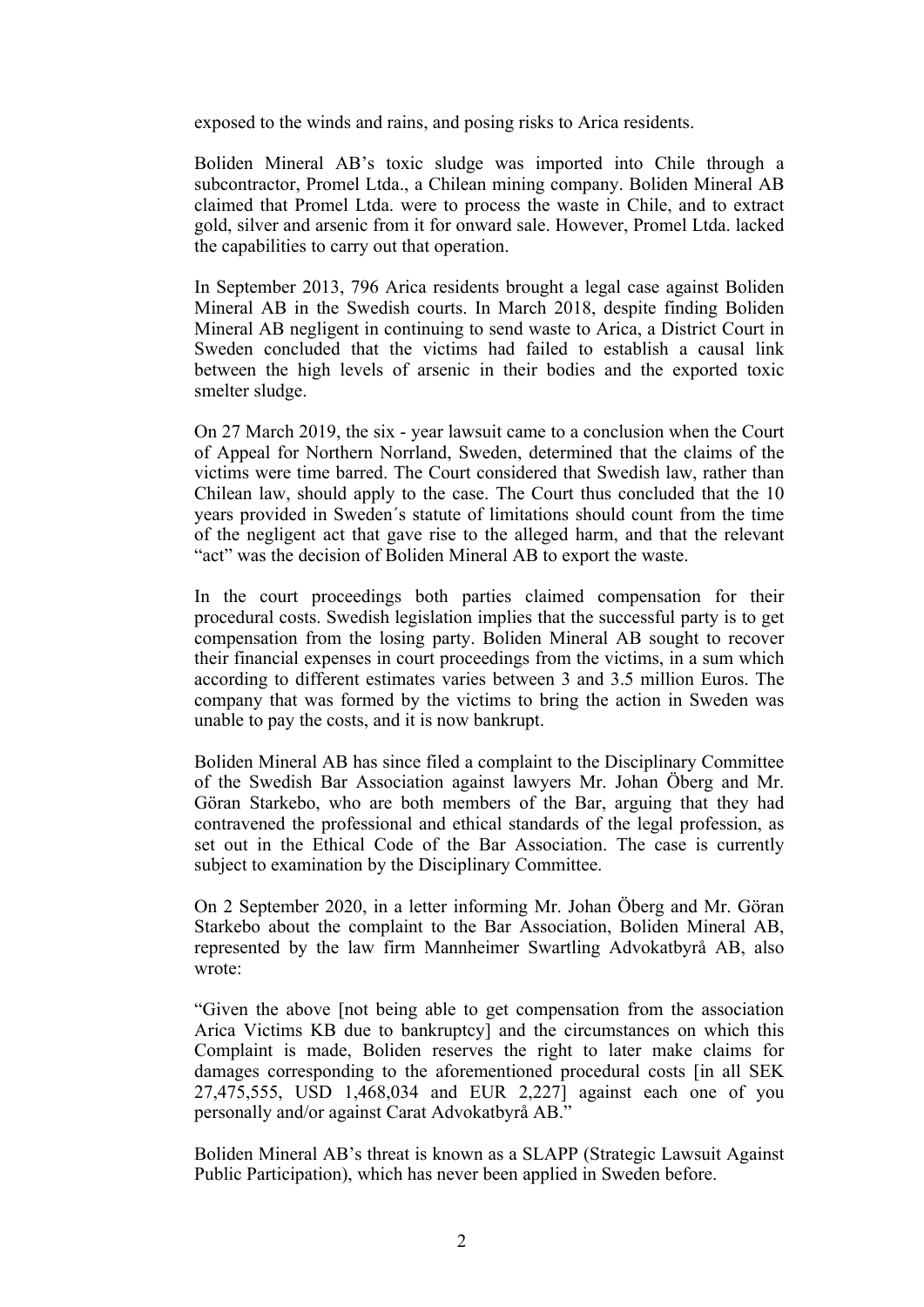While we do not wish to prejudge the accuracy of these allegations, we express our concern that the letter received by the lawyers appears to be aimed at hindering the legitimate and peaceful work of those who defend human rights through their professional activities. The letter containing elements of intimidation and threat could be seen as <sup>a</sup> deliberate attempt to try to silence the lawyers in relation to the case Arica Victims <sup>v</sup> Boliden Mineral AB.

The letter containing elements of intimidation and threat can also be seen as <sup>a</sup> deliberate attempt to produce <sup>a</sup> wider chilling effect of silencing and intimidating other lawyers and human rights defenders who may consider bringing similar lawsuits against Boliden Mineral AB or other companies for alleged health and environmental damage caused overseas.

The case of Arica was the first case ever in <sup>a</sup> Swedish court addressing liability for harm to health and to environment produced overseas by <sup>a</sup> Swedish company. The actions of your company against the lawyers that represented the Arica Victims thus can have far-reaching consequences in posing undue obstacles for other cases alleging grave human rights violations being brought to justice in the future.

In connection with the above alleged facts and concerns, please refer to the **Annex on Reference to international human rights law** attached to this letter which cites international human rights instruments and standards relevant to these allegations.

As it is our responsibility, under the mandates provided to us by the Human Rights Council, to seek to clarify all cases brought to our attention, we would be grateful for your observations on the following matters:

- 1. Please provide any additional information and/or comments that you may have on the above-mentioned allegations.
- 2. Please provide further information on the factual and legal grounds your company considered to file <sup>a</sup> complaint against the lawyers.
- 3. Has your company received any guidance from the Government of Sweden on its corporate responsibility to respec<sup>t</sup> human rights, specifically on its expected due diligence process, in line with the UN Guiding Principles on Business and Human Rights?
- 4. How is Boliden Mineral AB meeting its responsibility to respec<sup>t</sup> human rights in <sup>a</sup> way that complies with international human rights standards? Does it have <sup>a</sup> policy commitment (approved at the most senior level of the company) that is reflected in its operational policies and procedures?
- 5. Please explain what your company is doing to carry out its human rights due diligence in order to identify, prevent, mitigate and account for how it addresses adverse human rights impacts. How does the company track the effectiveness of its measures to preven<sup>t</sup> and mitigate adverse human rights impacts, including through consultation with affected stakeholders?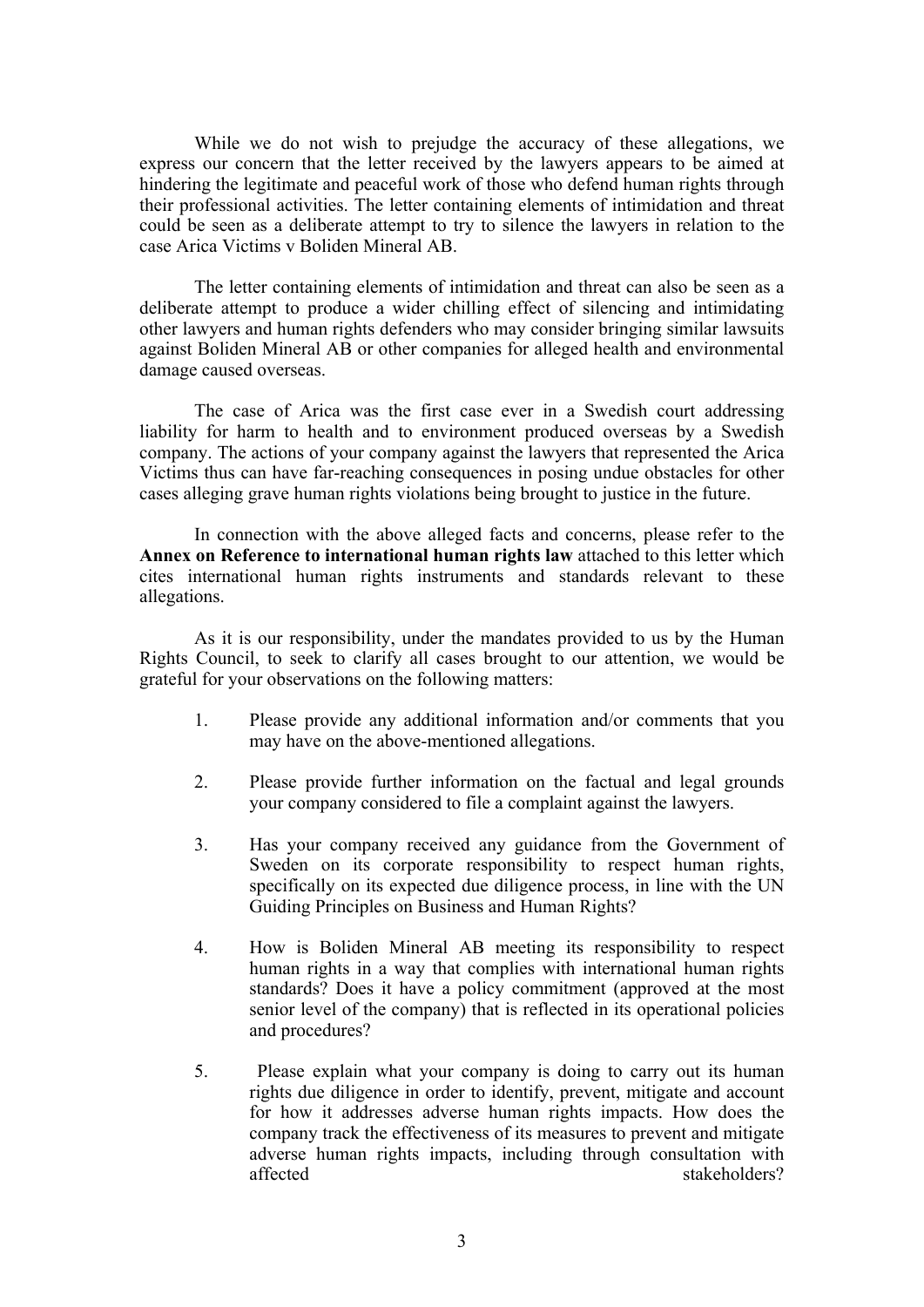This communication and any response received from your company will be made public via the communications reporting [website](https://spcommreports.ohchr.org/) within 60 days. They will also subsequently be made available in the usual repor<sup>t</sup> to be presented to the Human Rights Council.

While awaiting <sup>a</sup> reply, we urge that all necessary interim measures be taken to halt the alleged violations and preven<sup>t</sup> their re-occurrence and in the event that the investigations suppor<sup>t</sup> or sugges<sup>t</sup> the allegations to be correct, to ensure the accountability of any person(s) responsible for the alleged violations.

We may publicly express our concerns in the near future as, in our view, the information upon which the press release will be based is sufficiently reliable to indicate <sup>a</sup> matter warranting immediate attention. We also believe that the wider public should be alerted to the potential implications of the above-mentioned allegations. The press release will indicate that we have been in contact with your company to clarify the issue/s in question.

Please be informed that <sup>a</sup> letter on the same subject has also been sent to the Government of Sweden.

Please accept, Mr. Staffas, the assurances of our highest consideration.

Marcos A. Orellana

Special Rapporteur on the implications for human rights of the environmentally sound managemen<sup>t</sup> and disposal of hazardous substances and wastes

Doy

David R. Boyd Special Rapporteur on the issue of human rights obligations relating to the enjoyment of <sup>a</sup> safe, clean, healthy and sustainable environment

Mary Laulor

Mary Lawlor Special Rapporteur on the situation of human rights defenders



Felipe González Morales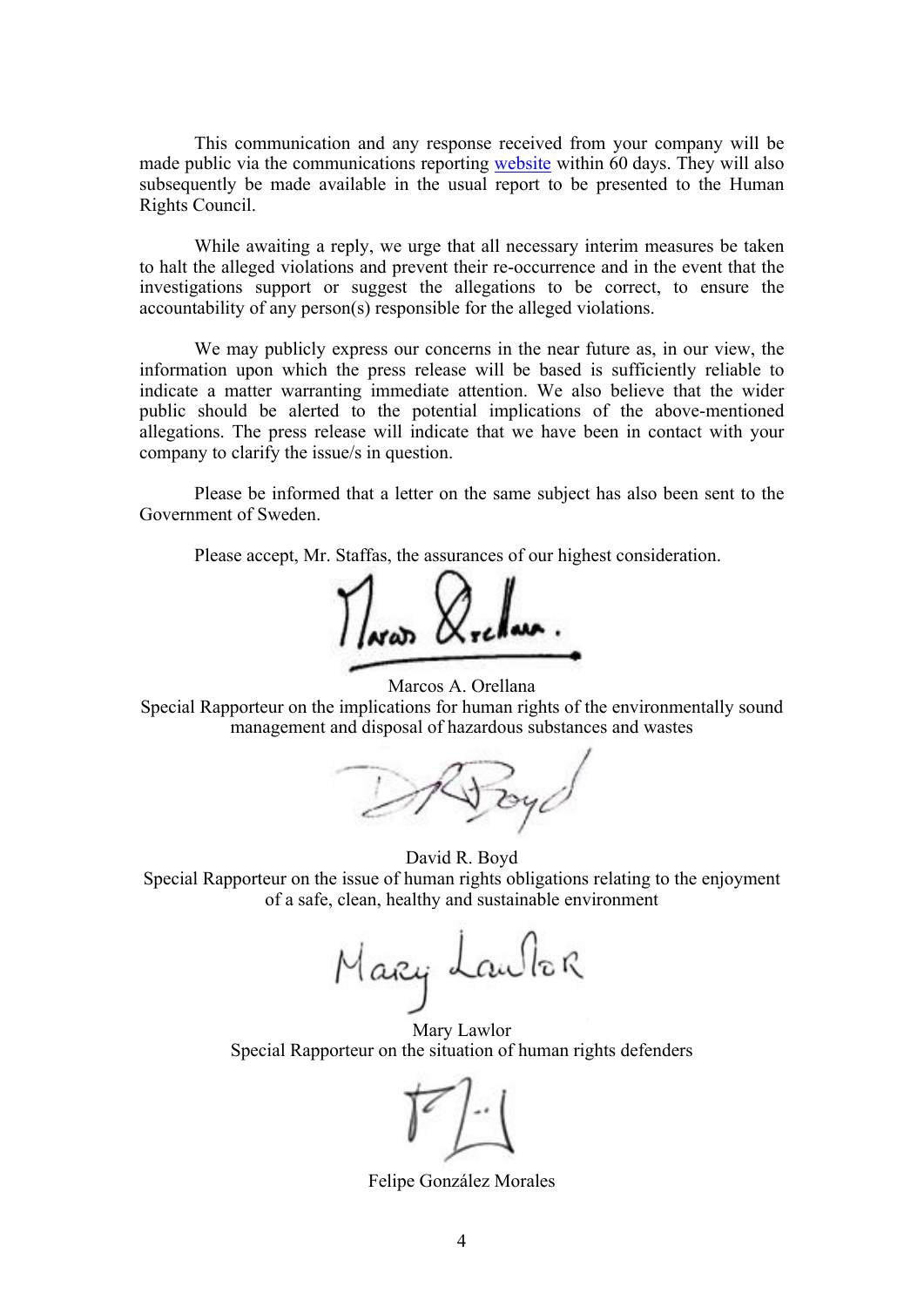Special Rapporteur on the human rights of migrants



Olivier De Schutter Special Rapporteur on extreme poverty and human rights

Ved

Pedro Arrojo-Agudo Special Rapporteur on the human rights to safe drinking water and sanitation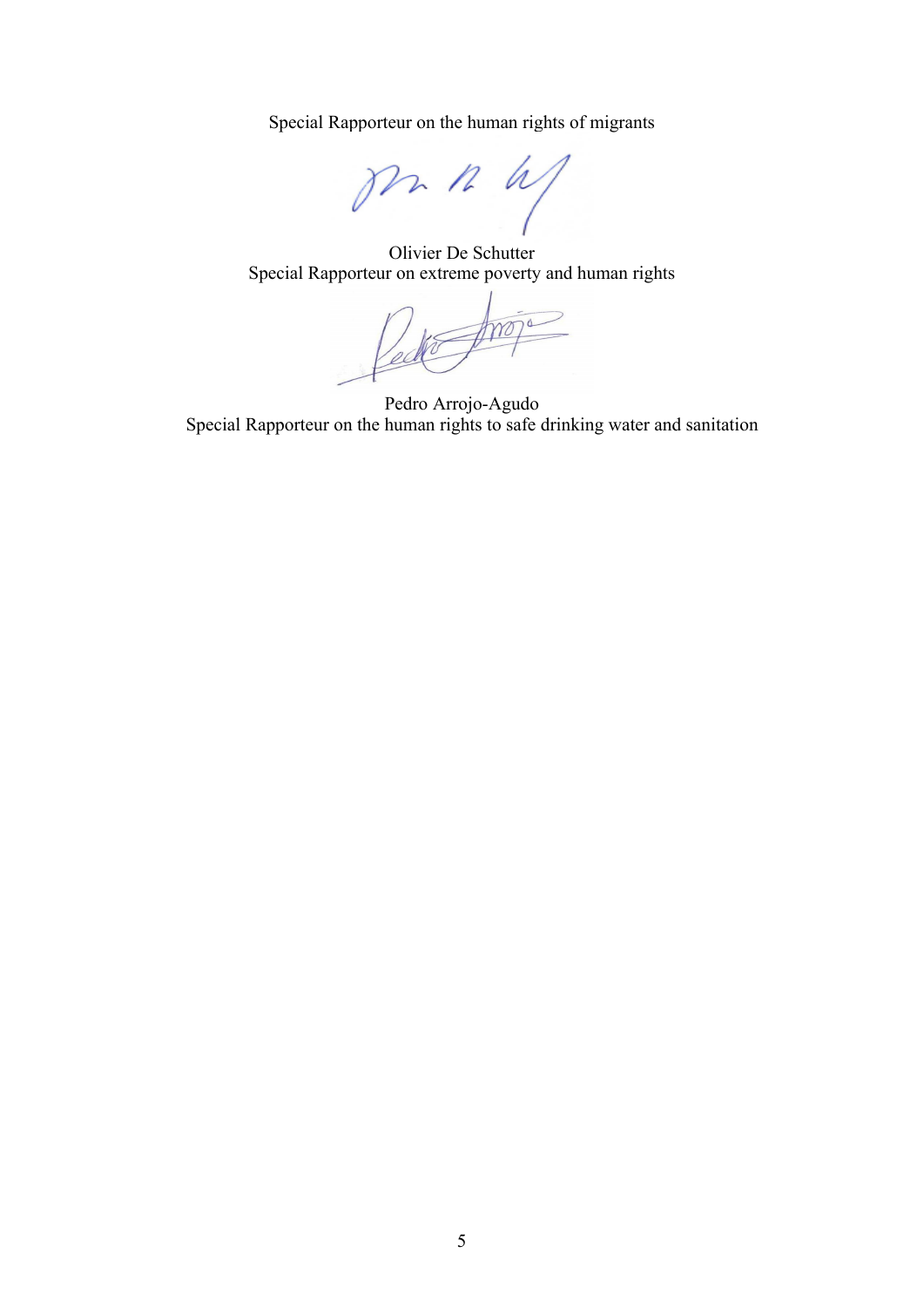## **Annex**

## **Reference to international human rights law**

In connection with above alleged facts and concerns, we would like to draw the attention of Boliden Mineral AB to the relevant international norms and standards that are applicable to the issues brought forth by the situation described above.

As set forth in the United Nations Guiding Principles on Business and Human Rights, which were unanimously endorsed by the Human Rights Council in its resolution (A/HRC/RES/17/31), all business enterprises have <sup>a</sup> responsibility to respec<sup>t</sup> human rights, which requires them to avoid infringing on the human rights of others to address adverse human rights impacts with which they are involved. The responsibility to respec<sup>t</sup> human rights is <sup>a</sup> global standard of expected conduct for all business enterprises wherever they operate. It exists independently of States' abilities and/or willingness to fulfil their own human rights obligations, and does not diminish those obligations. Furthermore, it exists over and above compliance with national laws and regulations protecting human rights.

The Principles 11 to 24 and Principles 29 to 31 provide guidance to business enterprises on how to meet their responsibility to respec<sup>t</sup> human rights and to provide for remedies when they have cause or contributed to adverse impacts. Moreover, the commentary of the Principle 11 states that "business enterprises should not undermine States 'abilities to meet their own human rights obligations, including by actions that might weaken the integrity of judicial processes".

The Guiding Principles have identified two main components to the business responsibility to respec<sup>t</sup> human rights, which require that "business enterprises: (a) Avoid causing or contributing to adverse human rights impacts through their own activities, and address such impacts when they occur; [and] (b) Seek to preven<sup>t</sup> or mitigate adverse human rights impacts that are directly linked to their operations, products or services by their business relationships, even if they have not contributed to those impacts" (Guiding Principle 13).

Principles 17-21 lays down the four-step human rights due diligence process that all business enterprises should take to identify, prevent, mitigate and account for how they address their adverse human rights impacts. Principle 22 further provides that when "business enterprises identify that they have caused or contributed to adverse impacts, they should provide for or cooperate in their remediation through legitimate processes".

The Guiding Principles also recognise the important and valuable role played by independent civil society organisations and human rights defenders. In particular, Principle 18 underlines the essential role of civil society and human rights defenders in helping to identify potential adverse business-related human rights impacts. The Commentary to Principle 26 underlines how States, in order to ensure access to remedy, should make sure that the legitimate activities of human rights defenders are not obstructed.

Article 19 of the International Covenant on Civil and Political Rights (ICCPR), ratified by the Government of Sweden on 6 December 1971, provides that "[e]veryone shall have the right to freedom of expression; this right shall include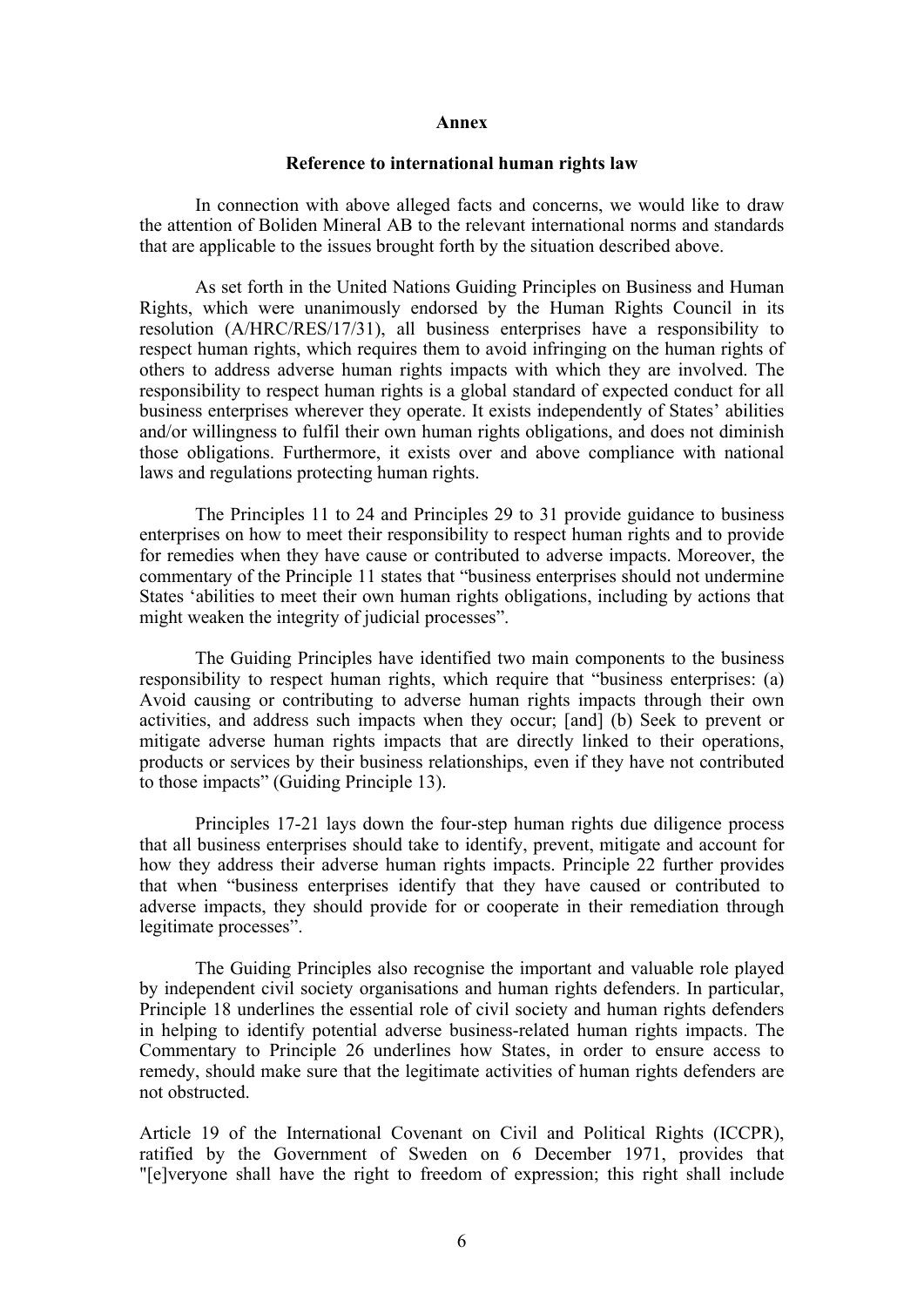freedom to seek, receive and impart information and ideas of all kinds, regardless of frontiers, either orally, in writing or in print, in the form of art, or through any other media of his choice". Any restrictions to the exercise of this right to freedom of expression, in accordance with article 19(3) ICCPR, must be provided by law and necessary and proportionate.

As noted by the Committee on Economic, Social, and Cultural Rights, in its General Comment No. 24, the 'introduction by corporations of [civil] actions to discourage individuals or groups from exercising remedies, for instance by alleging damage to <sup>a</sup> corporation'<sup>s</sup> reputation, should not be abused to create <sup>a</sup> chilling effect on the legitimate exercise of such remedies.'

In paragraph 23 of its General Comment No. 34, the Human Rights Committee has recognized that those "persons who engage in the gathering and analysis of information on the human rights situation and who publish human rightsrelated reports", are "frequently subjected to threats, intimidation and attacks because of their activities."

We would like to refer you to the fundamental principles set forth in the Declaration on the Right and Responsibility of Individuals, Groups and Organs of Society to Promote and Protect Universally Recognized Human Rights and Fundamental Freedoms, also known as the UN Declaration on Human Rights Defenders. In particular, we would like to refer to articles 1 and 2 of the Declaration which state that everyone has the right to promote and to strive for the protection and realization of human rights and fundamental freedoms at the national and international levels and that each State has <sup>a</sup> prime responsibility and duty to protect, promote and implement all human rights and fundamental freedoms.

Furthermore, we would like to bring your attention to the following provisions of the UN Declaration on Human Rights Defenders:

- article 6 point a), which provides for the right to know, seek, obtain, receive and hold information about all human rights and fundamental freedoms; and

- article 6 points b) and c), which provides for the right to freely publish, impart or disseminate information and knowledge on all human rights and fundamental freedoms, and to study, discuss and hold opinions on the observance of these rights.

- article 9 para. 3 point c) which provides that everyone has the right, individually and in association with others to offer and provide professionally qualified legal assistance or other relevant advice and assistance in defending human rights and fundamental freedoms.

We would also like to refer to Human Rights Council Resolution 22/6, which indicates that domestic law should create <sup>a</sup> safe and enabling environment for the work of human rights defenders (PPs 10-13).

Finally, the Framework Principles on Human Rights and the Environment, presented to the Human Rights Council in March 2018 (A/HRC/37/59) set out basic obligations of States under human rights law as they relate to the enjoyment of <sup>a</sup> safe, clean, healthy and sustainable environment. More specifically, principle 12, provides that States should ensure the effective enforcement of their environmental standards against public and private actors. As per principle 14, States should take additional measures to protect the rights of those who are most vulnerable to, or at particular risk